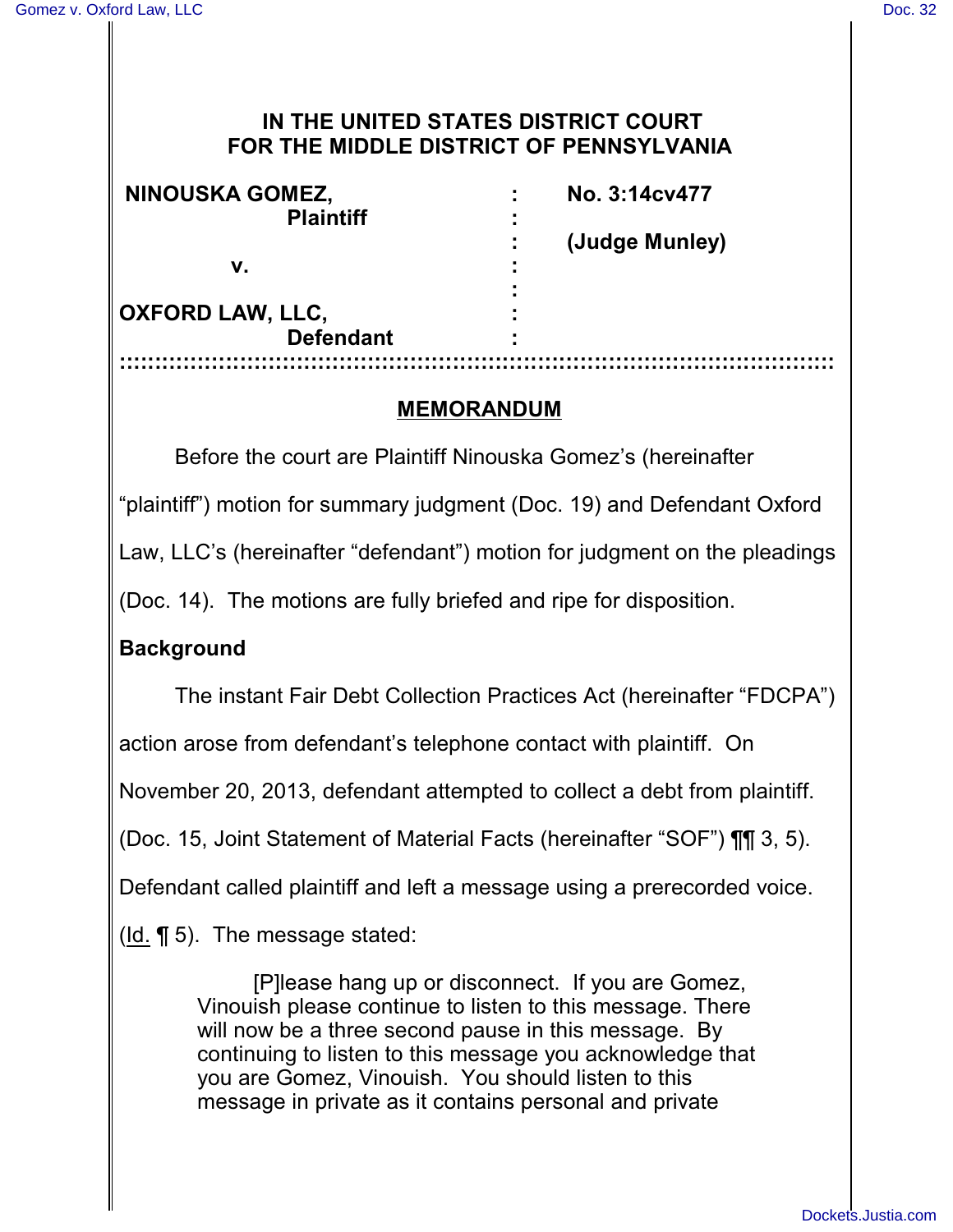information. There will now be a short pause in this message to allow you to listen to this message in private.

This is Casey Fox from Oxford Law, LLC. This communication is from a debt collector. This is an attempt to collect a debt and any information obtained will be used for that purpose. Please contact me 215-526- 2600. Thank you.

This is a message for Gomez, Vinouish. If we have reached the wrong number, we will remove your information if you call us back at 215-526-2600. If you are not Gomez, Vinouish, please hang up or disconnect. If you are Gomez, Vinouish, please continue to listen to this message. There will now be a three second pause in this message. By continuing to listen to this message you acknowledge that you are Gomez, Vinouish. You should listen to this message in private as it contains personal and private information. There will now be a short pause in this message to allow you to listen to this message in private.

This is Casey Fox from Oxford Law, LLC. This communication is from a debt collector. This is an attempt to collect a debt and any information obtained will be used for that purpose. Please contact me 215-526- 2600.

 $(Id.  $\P$  6).$ </u>

Based upon this message, plaintiff filed a single-count complaint

contending defendant violated the FDCPA. The parties stipulated to the

underlying facts and each filed a dispositive motion: the defendant filed a

motion for judgment on the pleadings (Doc. 14) and the plaintiff filed a

motion for summary judgment (Doc. 19). The parties then briefed the

issues bringing the case to its present posture.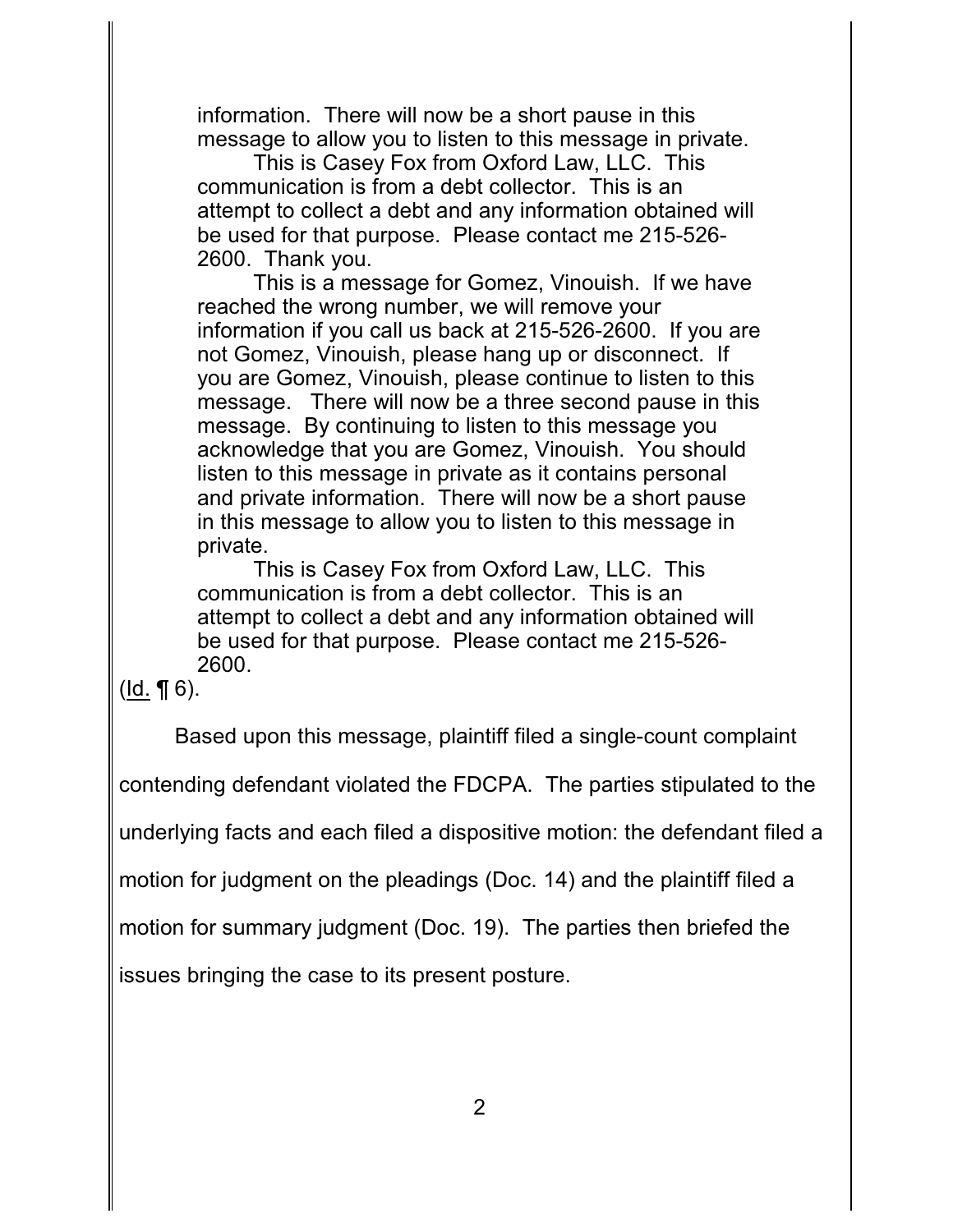# **Jurisdiction**

As this case is brought pursuant to the FDCPA, 15 U.S.C. § 1692 *et seq*. and the Telephone Consumer Protection Act (hereinafter "TCPA"), 47 U.S.C. § 227, the court has jurisdiction under 28 U.S.C. § 1311 ("The

district court shall have original jurisdiction of all civil actions arising under

the Constitution, laws, or treaties of the United States.").

# **Legal Standard**

Defendant filed a motion for judgment on the pleadings pursuant to

Federal Rule of Civil Procedure 12(c), which provides that "[a]fter the

pleadings are closed–but early enough not to delay trial–a party may move

for judgment on the pleadings." FED. R. CIV. P. 12(c). Under Rule 12(c),

judgment should be granted where:

the movant clearly establishes that no material issue of fact remains to be resolved and that he is entitled to judgment as a matter of law. In considering a motion for judgment on the pleadings, the trial court is required to view the facts presented in the pleadings and the inferences to be drawn therefrom in the light most favorable to the nonmoving party. In this fashion the courts hope to insure that the rights of the nonmoving party are decided as fully and fairly on a rule 12(c) motion, as if there had been a trial.

Inst. for Scientific Info., Inc. v. Gordon & Breach Sci. Publishers, Inc., 931

F.2d 1002, 1004 (3d Cir. 1991) (citing Society Hill Civic Ass'n v. Harris,

632 F.2d 1045, 1054 (3d Cir. 1980); 5C CHARLES A. WRIGHT & ARTHUR R.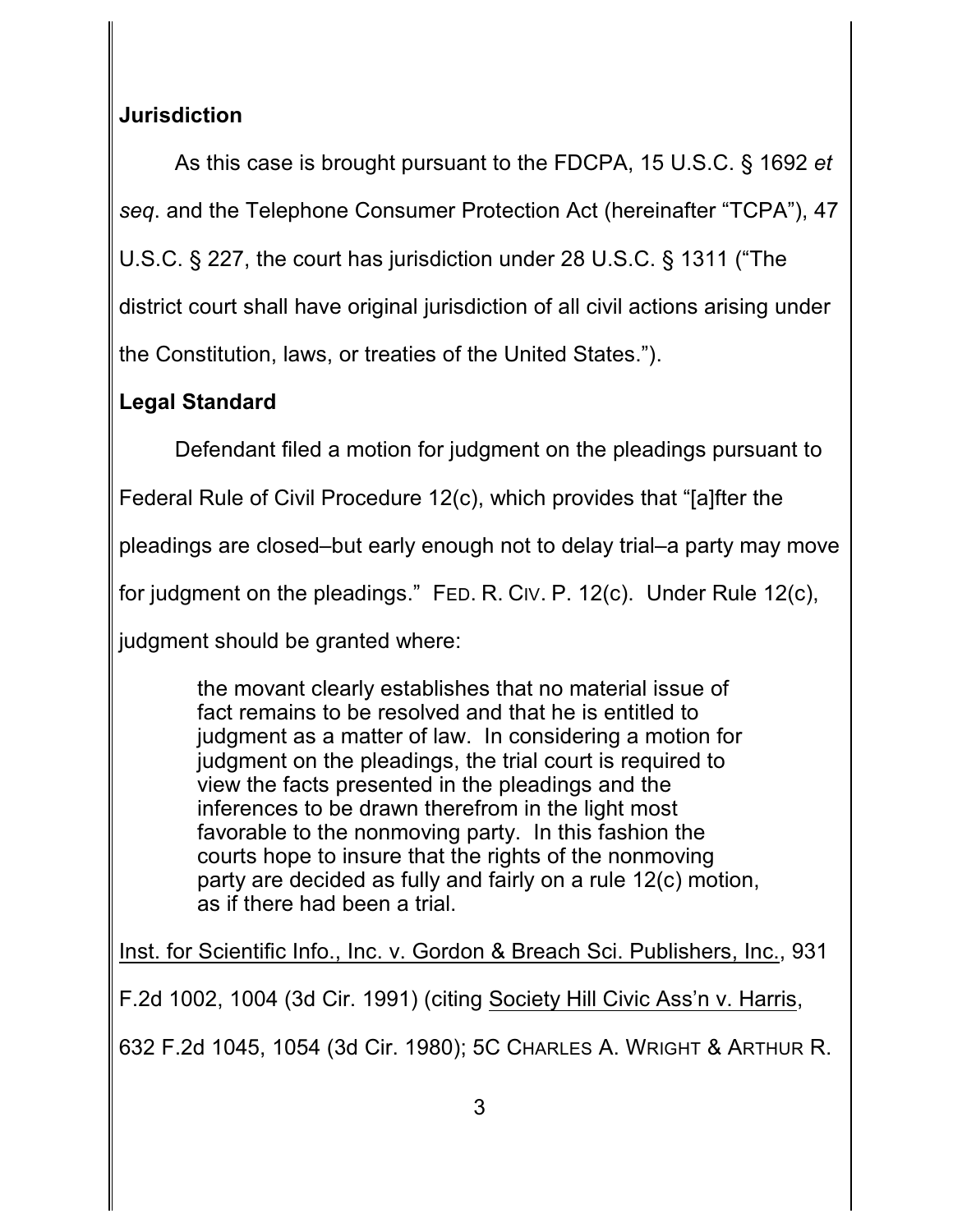MILLER, FED. PRACTICE AND PROCEDURE, § 1367 at 205 (3d ed. 2004)); see also Sikirica v. Nationwide Ins. Co., 416 F.3d 214, 220 (3d Cir. 2005) (finding that under Rule 12(c) "[j]udgment will not be granted unless the movant clearly establishes there are no material issues of fact, and he is entitled to judgment as a matter of law.").

Additionally, plaintiff filed a motion for summary judgment. Granting summary judgment is proper "'if the pleadings, depositions, answers to interrogatories, and admissions on file, together with the affidavits, if any, show that there is no genuine issue as to any material fact and that the moving party is entitled to judgment as a matter of law.'" See Knabe v. Boury, 114 F.3d 407, 410 n.4 (3d Cir. 1997) (quoting FED. R. CIV. P. 56(c)). "[T]his standard provides that the mere existence of some alleged factual dispute between the parties will not defeat an otherwise properly supported motion for summary judgment; the requirement is that there be no genuine issue of material fact." Anderson v. Liberty Lobby, Inc., 477 U.S. 242, 247-48 (1986) (emphasis in original).

 In considering a motion for summary judgment, the court must examine the facts in the light most favorable to the party opposing the motion. Int'l Raw Materials, Ltd. v. Stauffer Chem. Co., 898 F.2d 946, 949 (3d Cir. 1990). The burden is on the moving party to demonstrate that the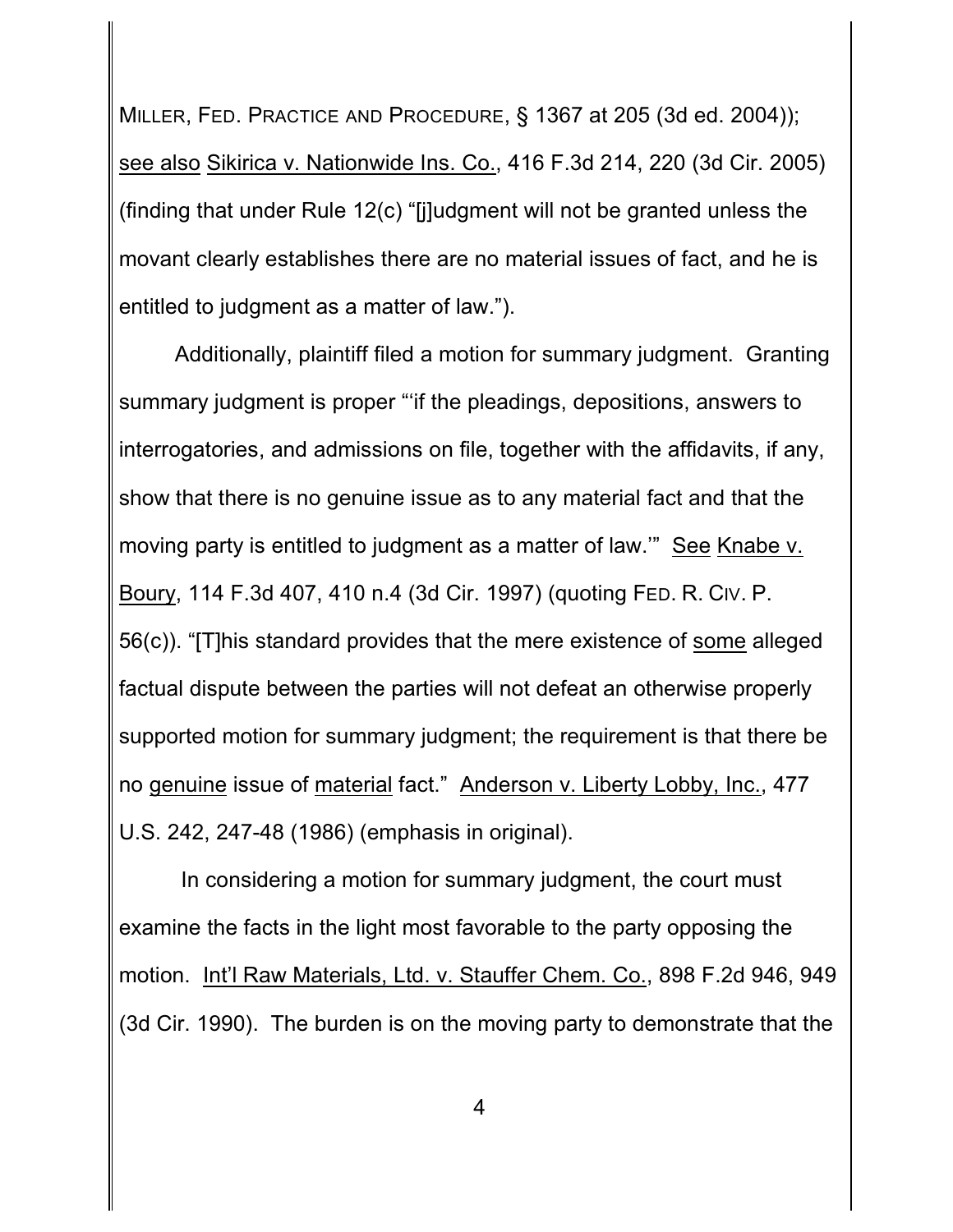evidence is such that a reasonable jury could not return a verdict for the non-moving party. Anderson, 477 U.S. at 248. A fact is material if it might affect the outcome of the suit under the governing law. Id. Where the non-moving party will bear the burden of proof at trial, the party moving for summary judgment may meet its burden by establishing that the evidentiary materials of record, if reduced to admissible evidence, would be insufficient to carry the non-movant's burden of proof at trial. Celotex v. Catrett, 477 U.S. 317, 322 (1986). Once the moving party satisfies its burden, the burden shifts to the non-moving party, who must go beyond its pleadings, and designate specific facts with affidavits, depositions, admissions, or answers to interrogatories demonstrating that there is a genuine issue for trial. Id. at 324.

### **Discussion**

As noted above, plaintiff brings suit pursuant to the FDCPA, which Congress enacted to address "abusive, deceptive, and unfair debt collection practices." 15 U.S.C. § 1692(a). The purpose of the law is "to eliminate abusive debt collection practices by debt collectors to insure that those debt collectors who refrain from using abusive debt collection practices are not competitively disadvantaged, and to promote consistent State action to protect consumers against debt collection abuses." 15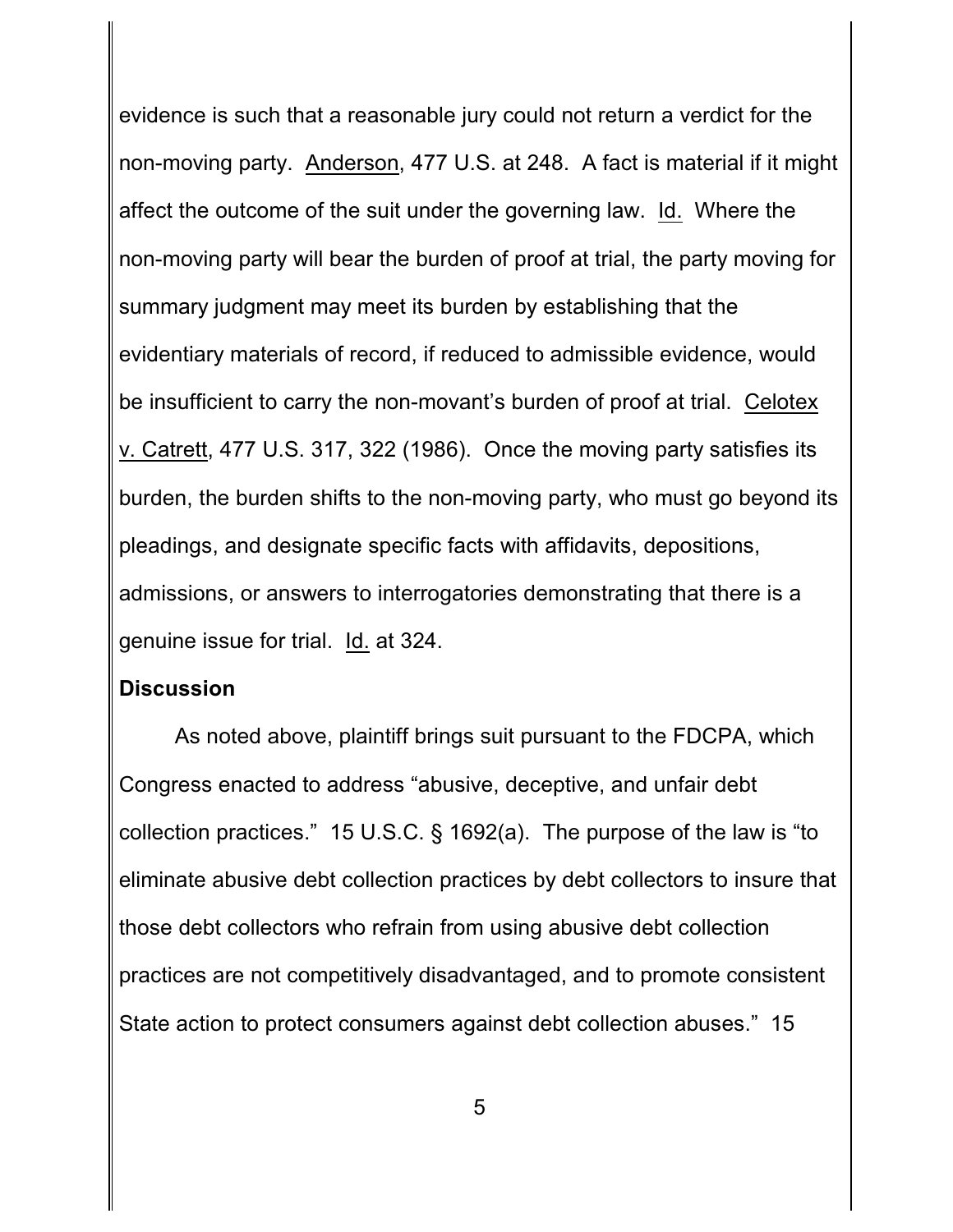U.S.C. § 1692(e).<sup>1</sup>

In the instant action, the parties agree plaintiff is a "consumer" and defendant is a "debt collector" under the FDCPA. (SOF ¶¶ 1,2). The parties further agree defendant called plaintiff and left a message using a prerecorded voice while attempting to collect a debt from plaintiff. (Id. ¶¶ 3-5). Finally, the parties agree on the content of the debt collection message. (Id. ¶ 6). The sole issue for the court to resolve is whether defendant's message violated the FDCPA.

A debt collector violates the FDCPA when it "threat[ens] to take any action that cannot legally be taken or that is not intended to be taken." 15 U.S.C. § 1692e(5) (hereinafter "section 1692e(5)"). To establish a claim under section 1692e(5), the Third Circuit Court of Appeals has held that a plaintiff must demonstrate the debt collector threatened to take an action that could not legally be taken. Brown v. Card Serv. Ctr., 464 F.3d 450, 455 (3d Cir. 2006); see also Rosenau v. Unifund Corp., 539 F.3d 218, 222 n.3 (3d Cir. 2008) (noting that section 1692e(5) prohibits a debt collector from threatening "to take any action that cannot legally be taken

 $1$  If a debt collector fails to comply with the FDCPA, the consumer may bring a civil action and obtain any actual damages that person has sustained and statutory damages not to exceed \$1,000. 15 U.S.C. § 1692k. A successful consumer may also be awarded the costs of the action and a reasonable attorney's fee. Id.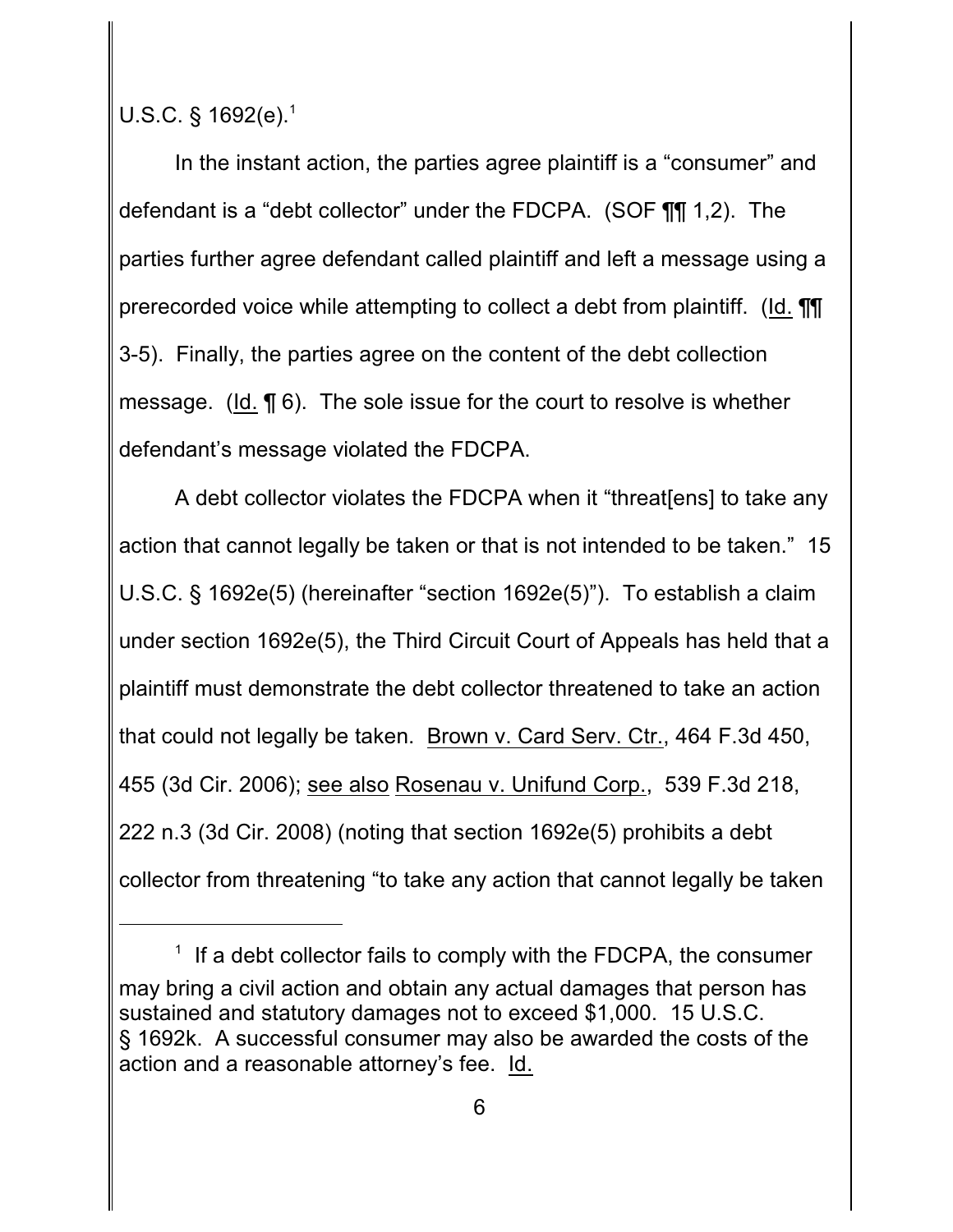or that is not intended to be taken.").

Plaintiff contends section 1692e(5) prohibits two distinct types of conduct: (1) threats to take action that cannot be legally taken and (2) illegal acts. Here, plaintiff does not assert that defendant's message is a threat to take action that cannot legally be taken. (Doc. 20, Pl.'s Br. in Supp. Mot. for Summ. J. at 4-6; Doc. 24, Pl.'s Reply Br. at 2). Rather, plaintiff claims defendant's message is an illegal act.

Specifically, defendant's message is an illegal act because it violates the Telephone Consumer Protection Act (hereinafter "TCPA"), 47 U.S.C. § 227. Pursuant to the Telephone Consumer Protection Act ("TCPA"), it is unlawful for any entity to place a telephone call using a prerecorded voice unless the caller states **at the beginning** of the message the identity of the business, individual, or other entity that is responsible for the incoming call.<sup>2</sup> 47 U.S.C. § 227(d)(3)(A).

In the instant matter, defendant fails to identify the caller at the beginning of the message. (SOF ¶ 6). Instead, defendant identifies itself in the seventh sentence of the message. (Id.) Therefore, plaintiff argues,

The TCPA provides that "all artificial or prerecorded telephone messages (i) shall, at the beginning of the message, state clearly the identity of the business, individual or other entity initiating the call . . . ." 47 U.S.C. § 227(d)(3).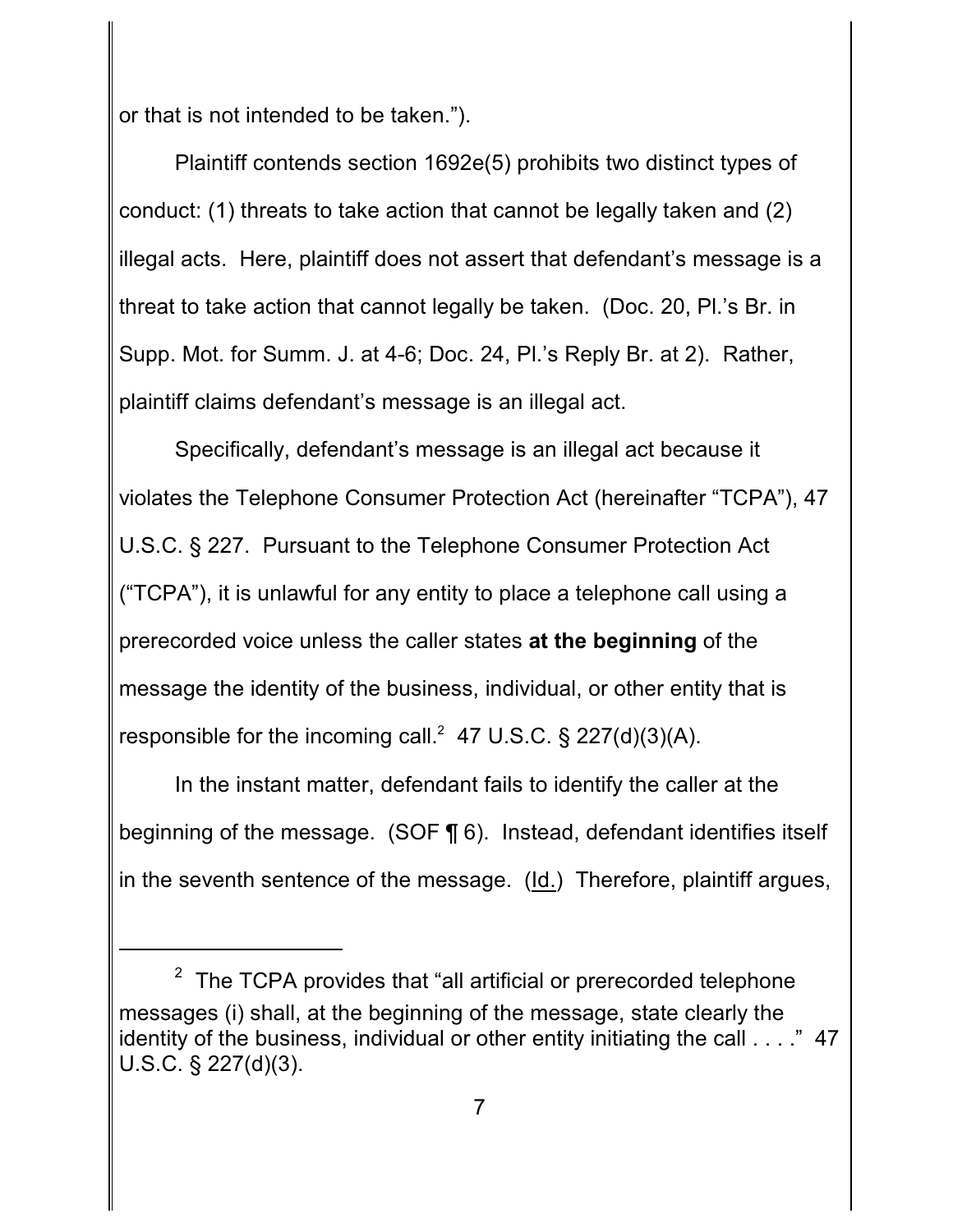defendant's failure to identify itself at the beginning of the message is an illegal act. Because this illegal act occurred during the collection of a debt, defendant has violated section 1692e(5)'s prohibition against illegal acts. $3$  The court disagrees.

Defendant's message fails to trigger liability under section 1692e(5) for two reasons. First, section 1692e(5)'s plain meaning applies only to **threats** to take any action that cannot legally be taken or that is not intended to be taken. Here, the message is devoid of any threat. The message states in relevant part: "This is Casey Fox from Oxford Law, LLC. This communication is from a debt collector. This is an attempt to collect a debt and any information obtained will be used for that purpose. Please contact me 215-526-2600." (SOF ¶ 6). Defendant is not threatening to institute a debt collection lawsuit. Defendant is not threatening to garnish plaintiff's wages. Rather, defendant is asking the

 $3$  Even if the court accepts plaintiff's argument that the message violated the TCPA, defendant's message is at most a technical violation. Defendant's message contains introductory sentences to comply with the FDCPA. Specifically, the FDCPA provides that "[e]xcept as provided in section 1692b of this title [relating to obtaining location information] . . . a debt collector may not communicate, in connection with the collection of any debt, with any person other than the consumer[.]" 15 U.S.C. § 1692c(b). It appears that the purpose of the introductory comments is to ensure that no one but the debtor listens to the message about the debt. Thus, the defendant "violated" the TCPA to comply with the FDCPA.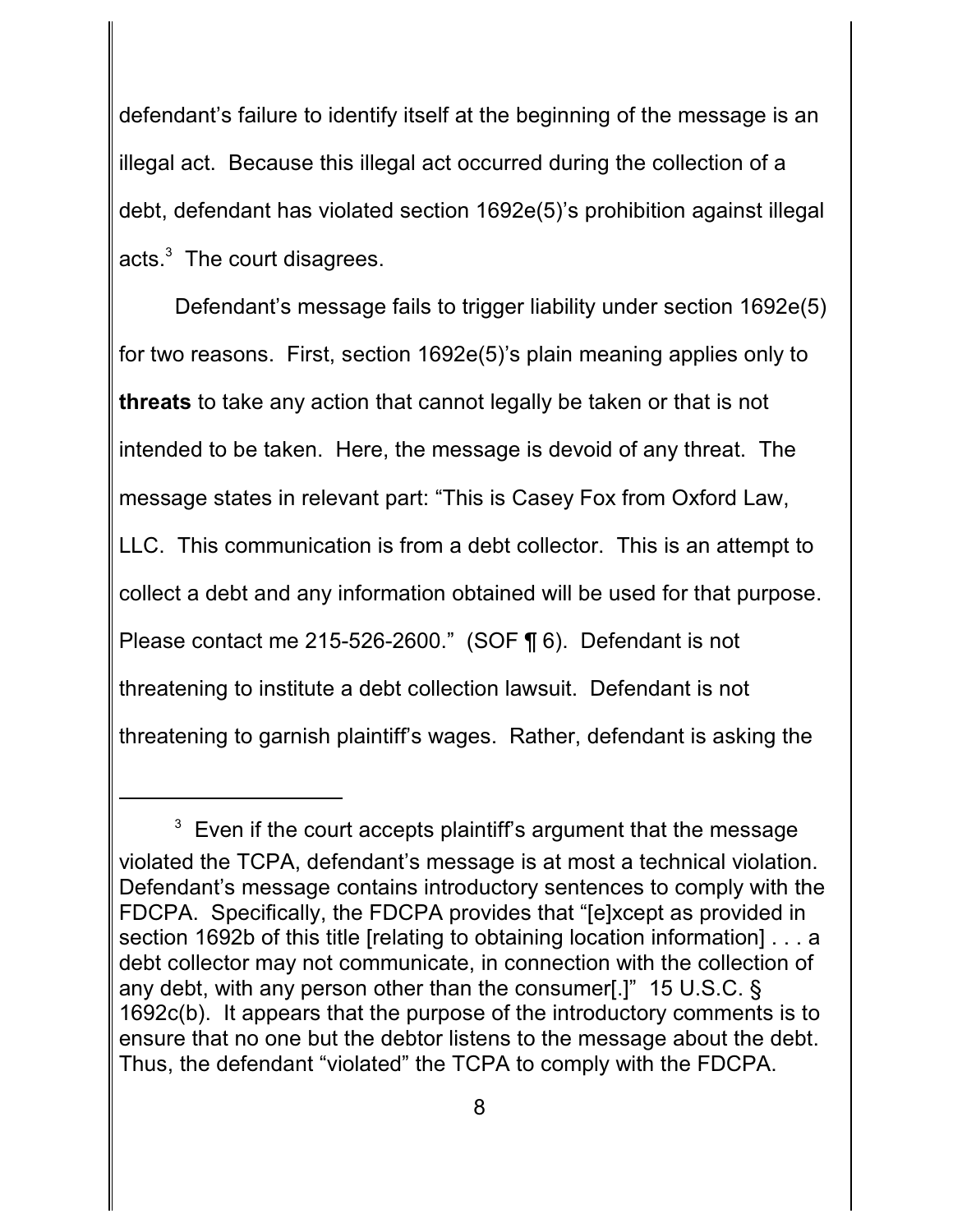plaintiff to call it back.

Second, even if the court were to construe section 1692e(5) to include both threats and illegal acts, defendant's technical violation of the TCPA–the illegal act–is not the type of illegal act the FDCPA prohibits. Courts to have addressed this issue have all held that the illegal act pertained to the filing of a lawsuit. See LeBlanc v. Unifund CCR Partners, 601 F.3d 1185, 1193, 1195-98 (11th Cir. 2010) (noting that liability could arise from a debt collector's failure to register as a debt collector when the debt collector has indicated that a lawsuit will be filed if the plaintiff fails to respond within a specific amount of time); Poirier v. Alco Collections, Inc., 107 F.3d 347, 350-51 (5th Cir. 1997) (finding that defendant's actions in filing suit against plaintiff constituted unauthorized practice of law and therefore, was an action that could not legally be taken against the plaintiff); Bradsdhaw v. Hilco Receivables, LLC, 765 F. Supp. 2d 719, 729- 30 (D. Md. 2011) (holding that defendant's filing of lawsuits against plaintiffs constituted "a threat to take . . . action that cannot legally be taken" in contravention of section 1692e(5)); Foster v. D.B.S. Collection Agency, 463 F. Supp. 2d 783, 803-05 (S.D. Ohio 2006) (indicating that defendant's filing of debt collection lawsuits, when plaintiff's accounts were improperly assigned, constituted unauthorized practice of law and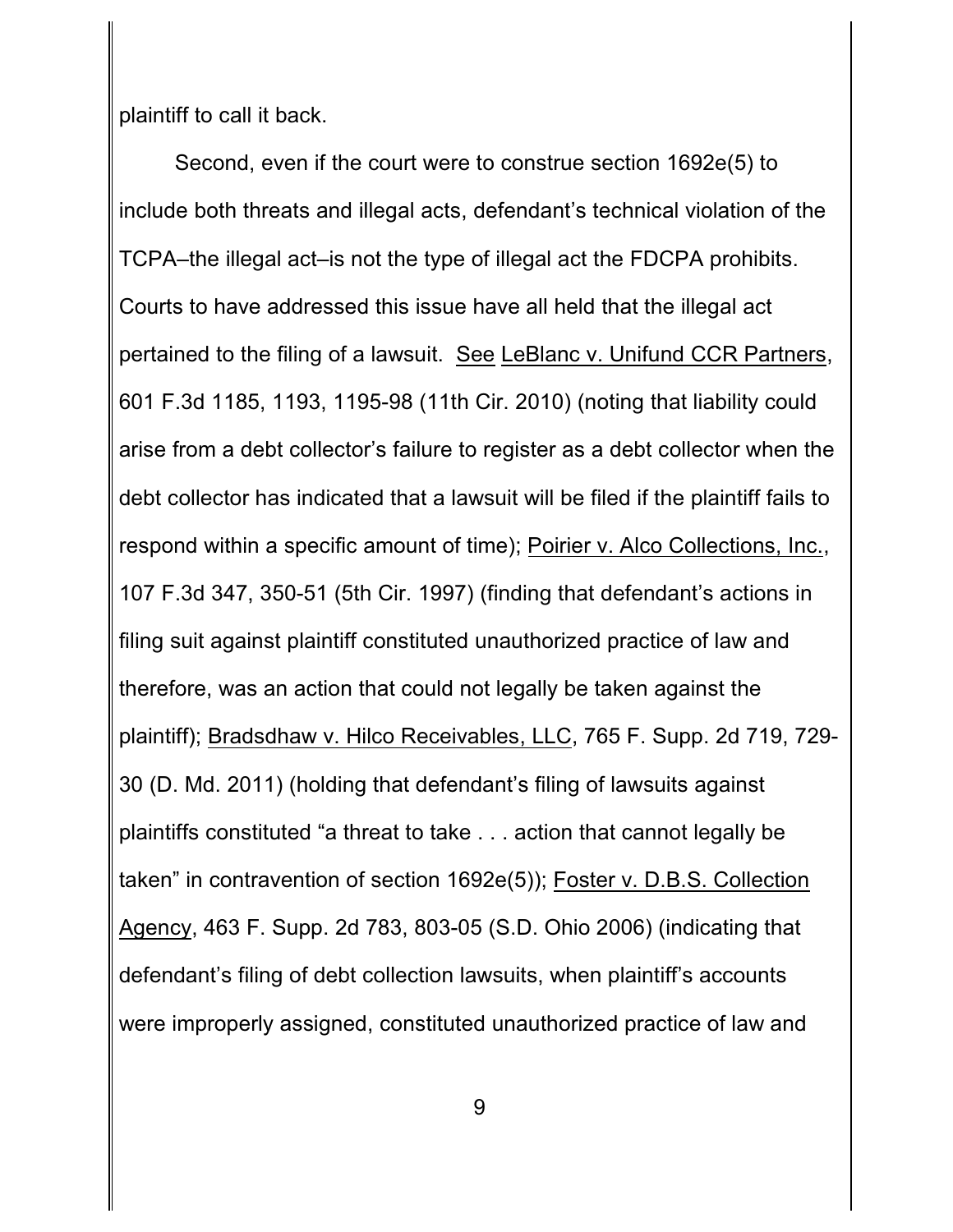therefore, was an action that could not legally be taken against plaintiff); Russey v. Rankin, 911 F. Supp. 1449, 1454 (D.N.M. 1995) (stating that a debt collector's letter threatening to file a collection lawsuit, when debt collector could not file a lawsuit in its own name, was an action that could not legally be taken).

Another court noted that a debt collector triggers liability pursuant to section 1692e(5) when it moved for default judgment absent the legal authority to do so. See Harrington v. CACV of Colo., LLC, 508 F. Supp. 2d 128, 136 (D. Mass. 2007) (noting that defendant's fraudulent motion for default judgment is a "threat to take action that cannot legally be taken" in violation of section 1692e(5)).

Finally, courts have determined that liability under section 1692e(5) may arise when a debt collector files and serves a writ of garnishment. See Sprinkle v. SB&C Ltd., 472 F. Supp. 2d 1235, 1238, 1247 (W.D. Wash. 2006) (stating that serving a writ of garnishment on an active duty service member's bank, while the service member was deployed to the Middle East, was an action that could not legally be taken under section 1692e(5)); Marchant v. U.S. Collections W., Inc., 12 F. Supp. 2d 1001, 1004-06 (D. Ariz. 1998) (holding that the filing of a writ of garnishment by an individual not authorized to practice law constituted a threat to take